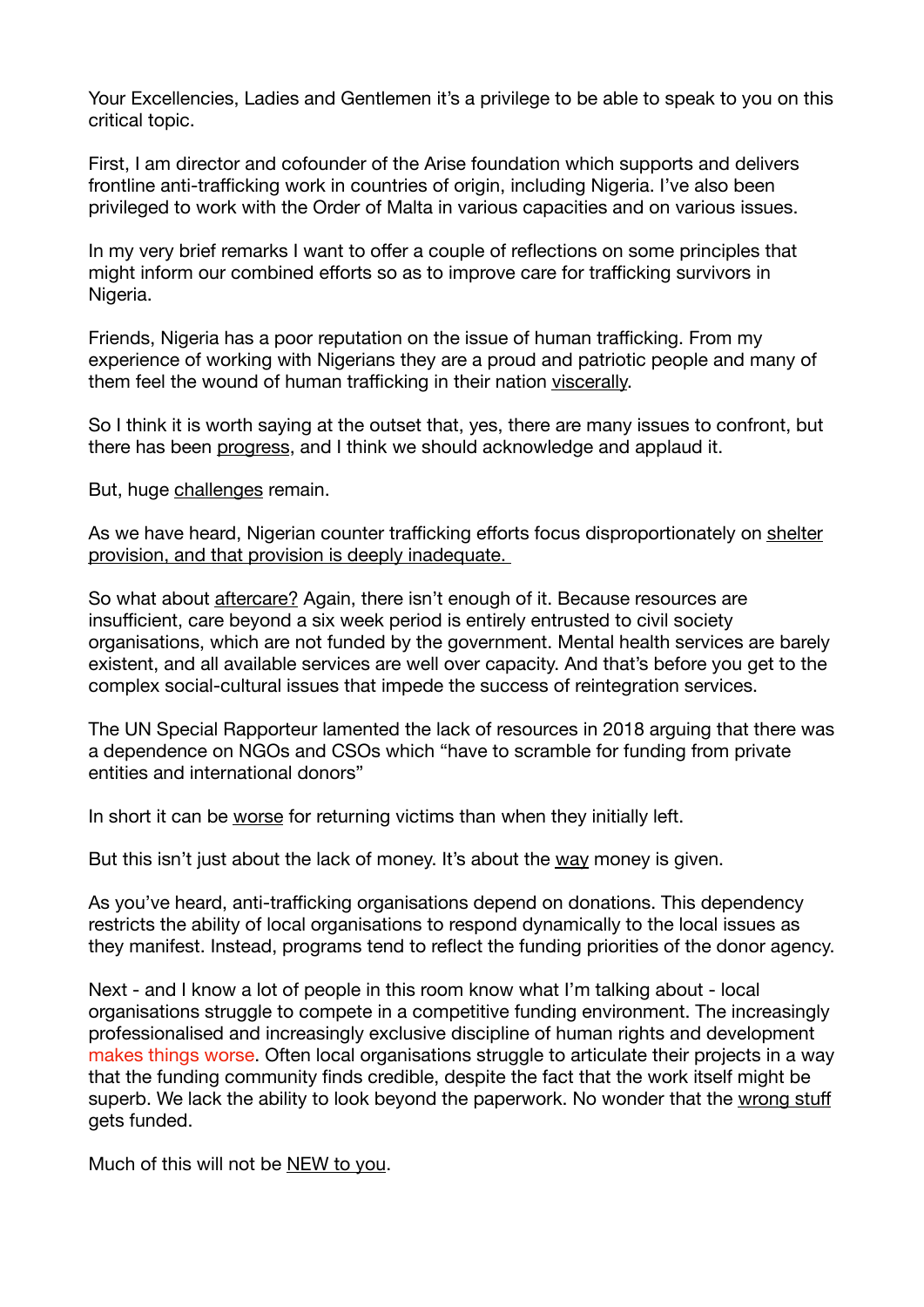I'm saying it again because I believe that this conference presents an opportunity to take stock of where we are and what we have learned in this nascent contemporary antislavery movement, so as to sharpen our response.

So, here are a few ideas:

As we have heard there is a consensus around the need for more more support of community based interventions in Nigeria - especially around aftercare.

This stands to reason. Caring for someone who has been trafficked is necessarily local. You cannot provide healthcare or reintegration services at a distance.

This complements some recent scholarship on trust and slavery.

Professor Monti Datta's recent (soon to be published) work shows that there is a very significant correlation between social capital (especially trust) and prevalence of modern slavery.

He found that a one unit increase in "trust and social capital" predicts a 16% decrease in slavery. A two unit increase predicts a 32% decrease and so on.

There are two useful principles to be drawn out of the few last slides.

First it is clear that Nigeria needs community based interventions, second that those interventions need to build social capital between individuals and institutions. Put another way, Building trusting community partnerships is key to the success of anti-slavery endeavours in Nigeria.

Now. Who worldwide is placed to do this?

Who worldwide has massive dispersion and embeddedness in communities and enjoys high levels of community trust?

One possible answer which might surprise some in this assembly is: Catholic sisters. Arise is a secular charity, but we are unashamed fans of sisters.

This is because, on human trafficking, the work of sisters is the Catholic Church's principal boast, and ought to be the envy of other institutions. Strangely I have found that few Catholics know or understand the scale or impact of the female led movement within their Church. There's a lot of shortsightedness and fear of faith-based work in the development community. This is pretty silly when, on a purely secular analysis, sisters represent a huge force of highly qualified women working pretty much for free in the hardest to reach parts of the world for as long as it takes.

## *Sisters*

They have unrivalled dispersion - 81 countries on the trafficking issue alone. Beyond human trafficking they are the largest humanitarian force in the world (over 1 million in the field). On Human trafficking there are thousands. IJM contrast.

To underline the point. Arise did some mapping work for a tea company in Assam. These are the locations of the company tea gardens. And this is where sisters are doing frontline charitable work in their area.